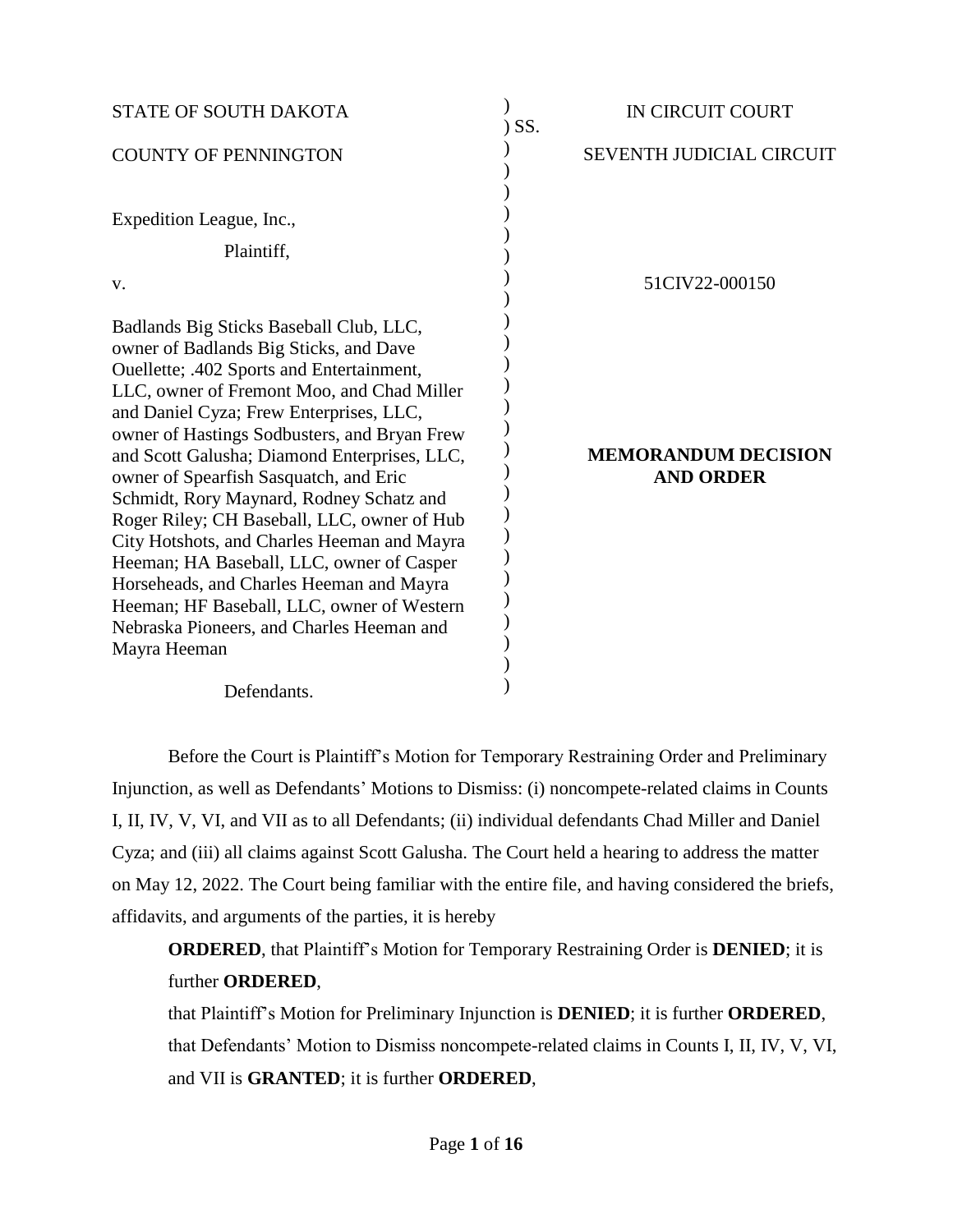that Defendants' Motion to Dismiss individual defendants Miller and Cyza is **DENIED in part, and GRANTED in part**; it is further **ORDERED**,

that Defendants' Motion to Dismiss with prejudice all claims against defendant Galusha is **GRANTED**.

#### **BACKGROUND**

Plaintiff, Expedition League, LLC, is a Florida corporation with its principal address in Sioux Falls, South Dakota. Defendants (hereinafter "Affiliates") are various recreational baseball teams and their owners as individuals and LLCs, located in South Dakota, North Dakota, Nebraska, and Wyoming. Plaintiff developed summer collegiate baseball league ("Expedition League") in 2015, operating in South Dakota, North Dakota, Nebraska, Wyoming, Montana, Idaho, and Manitoba, Canada. The Affiliates joined the Expedition League at different times. According to Plaintiff, the Affiliates were to enter into contracts with Plaintiff ("Affiliate Agreements") upon joining the league. At the end of the 2021 season some of the Affiliates, Defendants named in this action, left the Expedition League after giving notice of intent to do so in approximately October 2021.

Plaintiff commenced this action in January 2022, bringing claims of breach of contract, breach of guaranty, breach of fiduciary duty and loyalty, unjust enrichment, tortious interference, civil conspiracy, and usurpation of corporate opportunity, seeking declaratory judgments, injunctive relief, and damages. Defendants have moved to dismiss: (i) noncompete-related claims in Counts I, II, IV, V, VI, and VII as to all Defendants; (ii) individual defendants Chad Miller and Daniel Cyza; and (iii) all claims against Scott Galusha.

#### **DISCUSSION**

#### **I. Motion to dismiss standard**

"A motion to dismiss under SDCL 15-6-12(b) tests the legal sufficiency of the pleading, not the facts which support it. For purposes of the pleading, the court must treat as true all facts properly pled in the complaint and resolve all doubts in favor of the pleader." *Nygaard v. Sioux Valley Hosp. & Health Sys.*, 2007 SD 34, ¶ 9, 731 N.W.2d 184, 190 (citing *Guthmiller v. Deloitte & Touche, LLP, 2005 SD 77,* 14, 699 N.W.2d 493, 496). "A complaint should not be dismissed for failure to state a claim unless it appears beyond doubt that the plaintiff can prove no set of facts in support of his claim which would entitle him to relief." *N. Am. Truck & Trailer, Inc. v. M.C.I. Commc'n Servs., Inc.*, 2008 S.D. 45, ¶ 6, 751 N.W.2d 710, 712 (quoting *Thompson v. Summers*, 1997 S.D. 103, ¶ 5, 567 N.W.2d 387, 390). "[W]hile the court must accept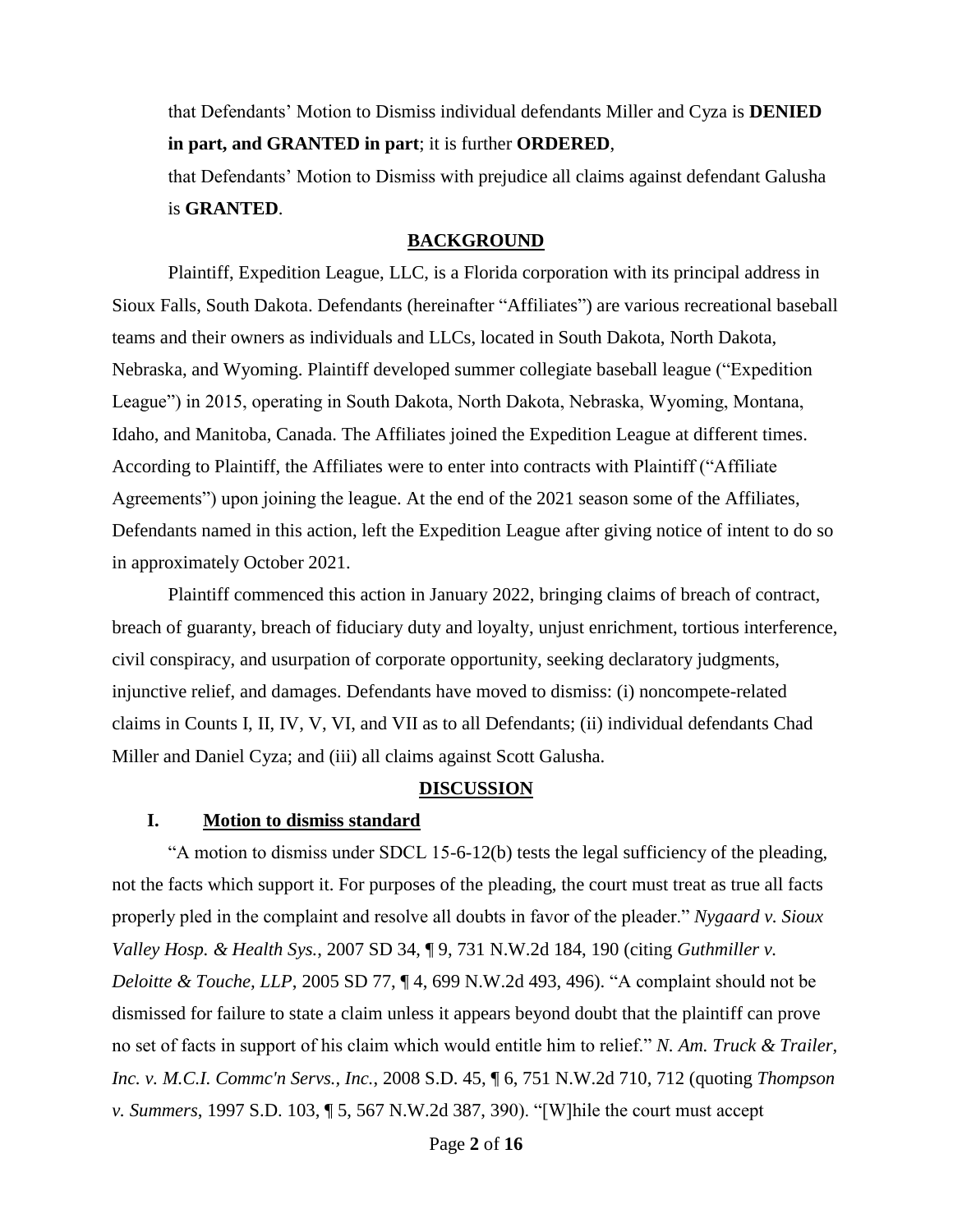allegations of fact as true when considering a motion to dismiss, the court is free to ignore legal conclusions, unsupported conclusions, unwarranted inferences and sweeping legal conclusions cast in the form of factual allegations." *Nygaard*, 2007 S.D. 34, ¶ 9, 731 N.W.2d at 190 (quoting *Wiles v. Capitol Indem. Corp.*, 280 F.3d 868, 870 (8th Cir. 2002)). "The rules 'contemplate a statement of circumstances, occurrences and events in support of the claim presented.'" *Gruhlke v. Sioux Empire Fed. Credit Union, Inc.*, 2008 S.D. 89, ¶ 17, 756 N.W.2d 399, 409 (quoting *Sisney v. Best*, 2008 S.D. 70, ¶ 7, 754 N.W.2d 804, 808). Whether the complaint states a valid claim for relief is viewed "in the light most favorable to the plaintiff" and examined "to determine if the allegations provide for relief on any possible theory." *Fodness v. City of Sioux Falls*, 2020 S.D. 43, ¶ 10, 947 N.W.2d 619, 624 (quoting *Osloond v. Farrier*, 2003 S.D. 28, ¶ 4, 659 N.W.2d 20, 22).

# **II. Defendants' Motions to Dismiss noncompete-related claims in Counts I, II, IV, V, VI, and VII as to all Defendants**

Defendants move to dismiss noncompete-related claims in Counts I, II, IV, V, VI, and VII of Plaintiff's complaint. The clearest indicator of legislative intent is a statute's plain language. Therefore, the starting point when interpreting a statute must always be the language itself. *See Puetz Corp. v. S.D. Dep't of Revenue*, 2015 S.D. 82, ¶ 16, 871 N.W.2d 632, 637. "[I]f the words and phrases in the statute have plain meaning and effect, we should simply declare their meaning and not resort to statutory construction." *Dale v. Young*, 2015 S.D. 96, ¶ 6, 873 N.W.2d 72, 74.

SDCL § 53-9-8 declares void "[a]ny contract restraining exercise of a lawful profession, trade, or business" with the exception of the provisions contained in SDCL §§ 53-9-9 to 53-9-12, inclusive.<sup>1</sup> The South Dakota Supreme Court has delineated a simple three-part test – which essentially amounts to a reading of the statute's plain language – to assess whether a contract is an unlawful restraint on trade:

First, we review whether "the conduct of the parties concern[s] a lawful profession, trade or business." If this prerequisite is met, we review whether "there has been a material restraint upon exercising that lawful profession, trade or business." Finally, we assess whether any of the statutory exceptions apply.

 $\overline{a}$ 

<sup>&</sup>lt;sup>1</sup> The exceptions permit contractual restrictions on competition in certain, statutorily defined circumstances, they include: a seller of a business's good will may restrict buyer from carrying on a similar business, SDCL § 53-9-9; partners may agree not to carry on similar business of the partnership upon its dissolution, SDCL § 53-9-10; employment contracts limiting an employee from working in the same profession as the employer, SDCL § 53-9-11; limitations on covenants not to compete with respect to health care providers, SDCL § 53-9-11.1; and covenants not to compete with respect to independent contractor insurance provides who are captive agents, SDCL § 53-9-12.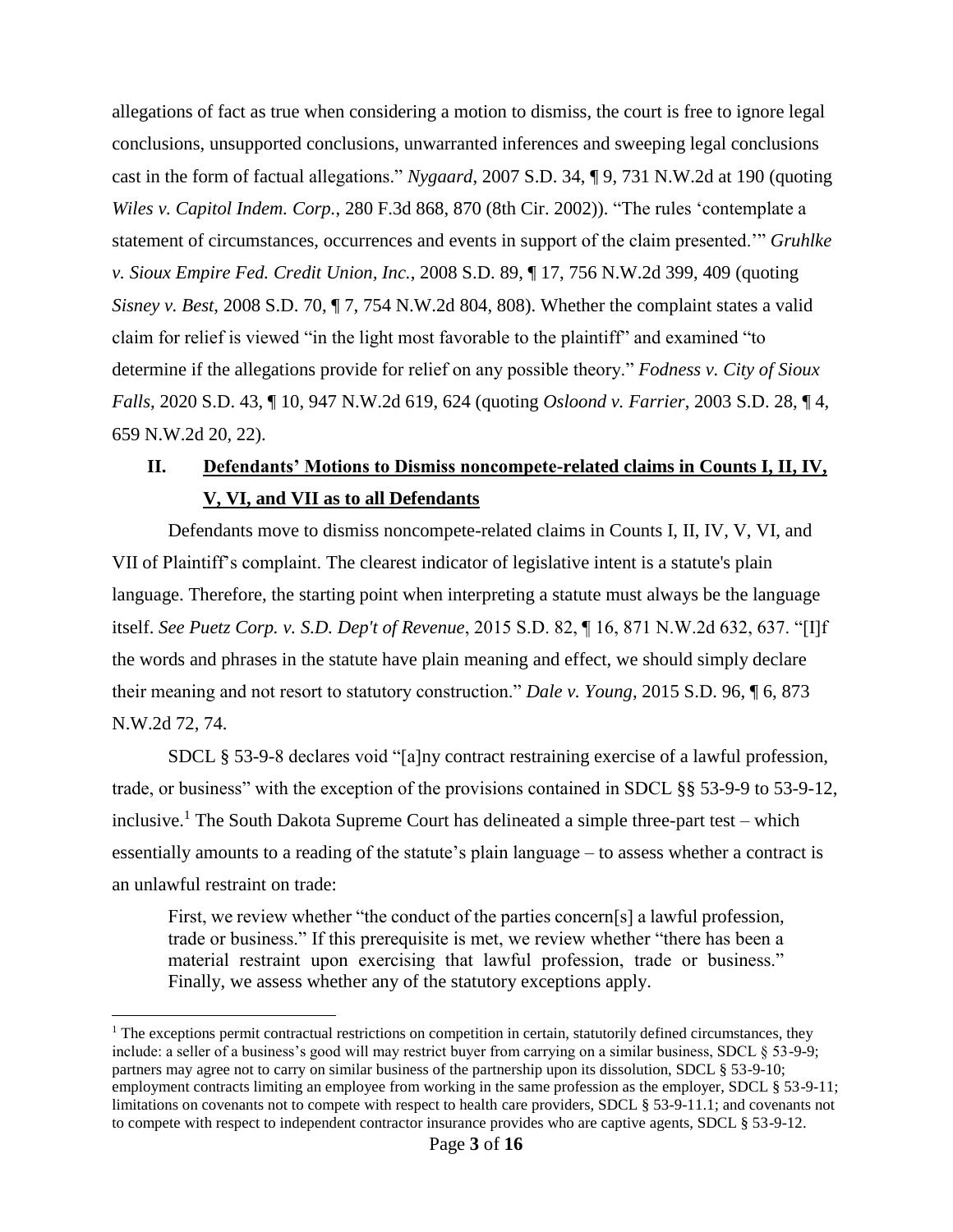*Aqreva, LLC v. Eide Bailly, LLP*, 2020 S.D. 59, ¶ 25, 950 N.W.2d 774, 784 (internal citations omitted).

#### a. *Whether "reasonableness" is a factor under SDCL § 53-9-8*

The Court must first consider Plaintiff's contention that the noncompete provisions may be enforced because they are "reasonable." In doing so, Plaintiff relies on *Lien v. Northwestern Eng'g Co.*, 39 N.W.2d 483 (S.D. 1949), which involved an agreement wherein a landowner contracted with a lessee to quarry rock on its land, with the restriction that it not lease adjacent land to competing business. *Lien*, 39 N.W.2d at 488. The South Dakota Supreme Court upheld a restrictive covenant that "was not unreasonably restrictive on the rights of the appellants and did not contravene public policy." *Id.* Defendants contend the noncompete provisions are unenforceable under South Dakota statute and case law.

While a predecessor<sup>2</sup> to SDCL § 53-9-8 is cited in the *Lien* opinion, it was not actually relied upon by the Court in arriving at its decision. *Lien,* 39 N.W.2d at 487 ("This statute is not relied upon by appellants, and a contention that the covenant herein is void as in violation of its terms would clearly be untenable."). In fact, the Court distinguishes the restrictive lease provision at issue as outside the ambit of the restraint on trade statute. *See Id.* ("Decisions of this court considering the validity of contracts thereunder relate to the sale of the good will of a business or profession or the dissolution of a partnership . . . and no consideration therein is given to the validity and effect of a covenant similar to the one in the instant case against leasing other property for a competing business.") (Internal citations omitted). The Court's analysis, couched in "reasonableness," instead contemplates the relevant provision as a restrictive covenant. *See id.* (citing *Smith v. San Francisco & N.P. Ry. Co.*, 47 P. 582, 589 (Cal. 1897)) ("'The rule invalidating contracts in restraint of trade does not include every contract of an individual by which his right to dispose of his property is limited or restrained.'"). Citing to a California case, which commented on California's restraint of trade statute from which South Dakota's was derived, the *Lien* Court notes that the statute which "'makes void every contract by which one is restrained from "exercising a lawful profession, trade, or business," except in certain instances . . . is far different from a contract limiting his right to dispose of a particular piece of property except upon certain conditions.'" *Id.* (quoting *Smith v. San Francisco & N.P.* 

 $\overline{a}$ 

<sup>2</sup> *See* SDC 10.0706.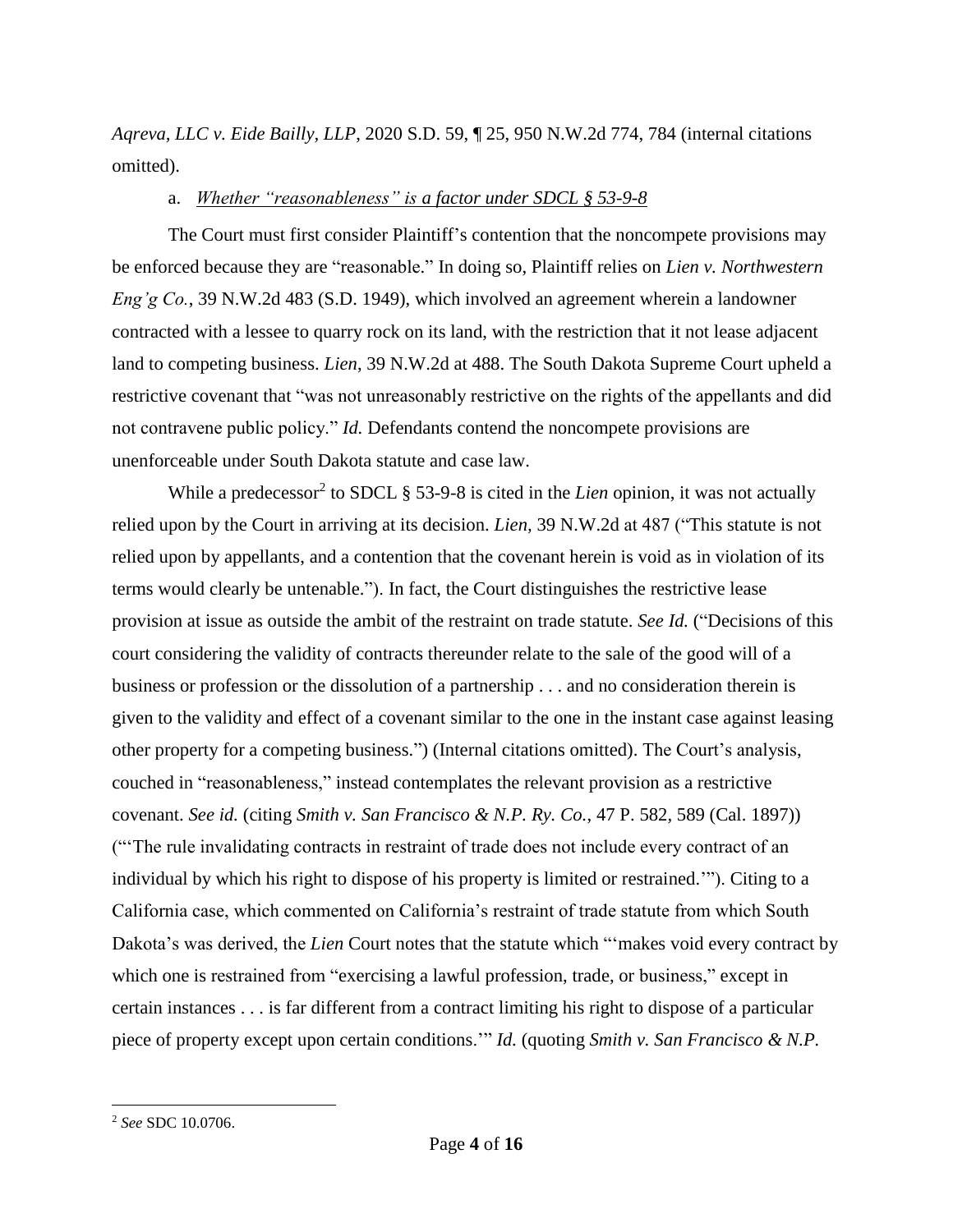*Ry. Co.*, 47 P. 582, 589 (Cal. 1897)). The Court's analysis is framed as an assessment of the reasonableness of the restriction as it relates to "the use to be made out of the premises." *Id.* at 488. In fact, central to its holding that the restrictive covenant was not unreasonable, the Court notes that the appellants "did not agree not to engage in the business of quarrying or selling rock, but only that they would not lease any contiguous or adjacent land 'to third parties for the production of sand or gravel, or other similar materials.'" *Id.* at 488.

South Dakota courts have since commented on the *Lien* court's analysis. Then Chief Justice Miller addressed the *Lien* holding with respect to the "reasonableness" analysis:

The California case of *City Carpet–Beating, Etc., Works v. Jones*, 102 Cal. 506, 36 P. 841 (1894), the *Lien* majority was relying on had been repudiated. *See Lien*, 73 S.D. at 107, 39 N.W.2d at 495 (Hayes, J., dissenting). In *Merchants' Ad–Sign Co. v. Sterling*, 124 Cal. 429, 57 P. 468, 470 (1899), the California Supreme Court held that unless a contract restraining exercise of a lawful trade is incidental or ancillary to a transaction expressly excepted by statute from the general rule, the contract is void. This notion that the old common law test of reasonableness has been specifically replaced by statute comports with our own statutory scheme. SDCL 53- 9-8 provides that "*[e]very* contract restraining exercise of a lawful profession trade or business is void to that extent, except as provided by §§ 53-9-9 to 53-9-11, inclusive." (Emphasis added.) This statute is very clear and only provides for a few exceptions, none of which apply to the agreement between [the parties].

*Commc'n Tech. Sys., Inc. v. Densmore*, 1998 S.D. 87, ¶ 38, 583 N.W.2d 125, 132 (Miller, C.J., concurring).<sup>3</sup> The United States District Court for the District of South Dakota has had occasion to interpret SDCL § 53-9-8, as well, and opined that it "leaves no room for application of a common law 'reasonableness' test." *Boyer v. Piper, Jaffray & Hopwood, Inc.*, 391 F. Supp. 471, 474 (D.S.D. 1975). The District Court noted that the statute "prescribes a rule more stringent than the common law on provisions restraining competition" which "applies to every contract restraining exercise of a lawful profession, trade or business" and "makes unlawful any such restraint." *Id.*

A "reasonableness" analysis appears to only occasionally factor into a court's determination with respect to covenants not to compete when looking at the exception to the restraint of trade statute regarding employment contracts found in SDCL § 53-9-11.

This court has held that "reasonableness" does not enter into the analysis except in limited situations. *Compare American Rim & Brake, Inc. v. Zoellner*, 382 N.W.2d 421, 424 (S.D.1986) ("SDCL 53-9-11 allows employers and employees to make

 $\overline{a}$ 3 In 2005, SDCL § 53-9-8 was amended to apply to "[a]ny contract" as opposed to "[e]very contract[.]" *See* 2005 S.D. Sess. Laws ch. 254, § 1.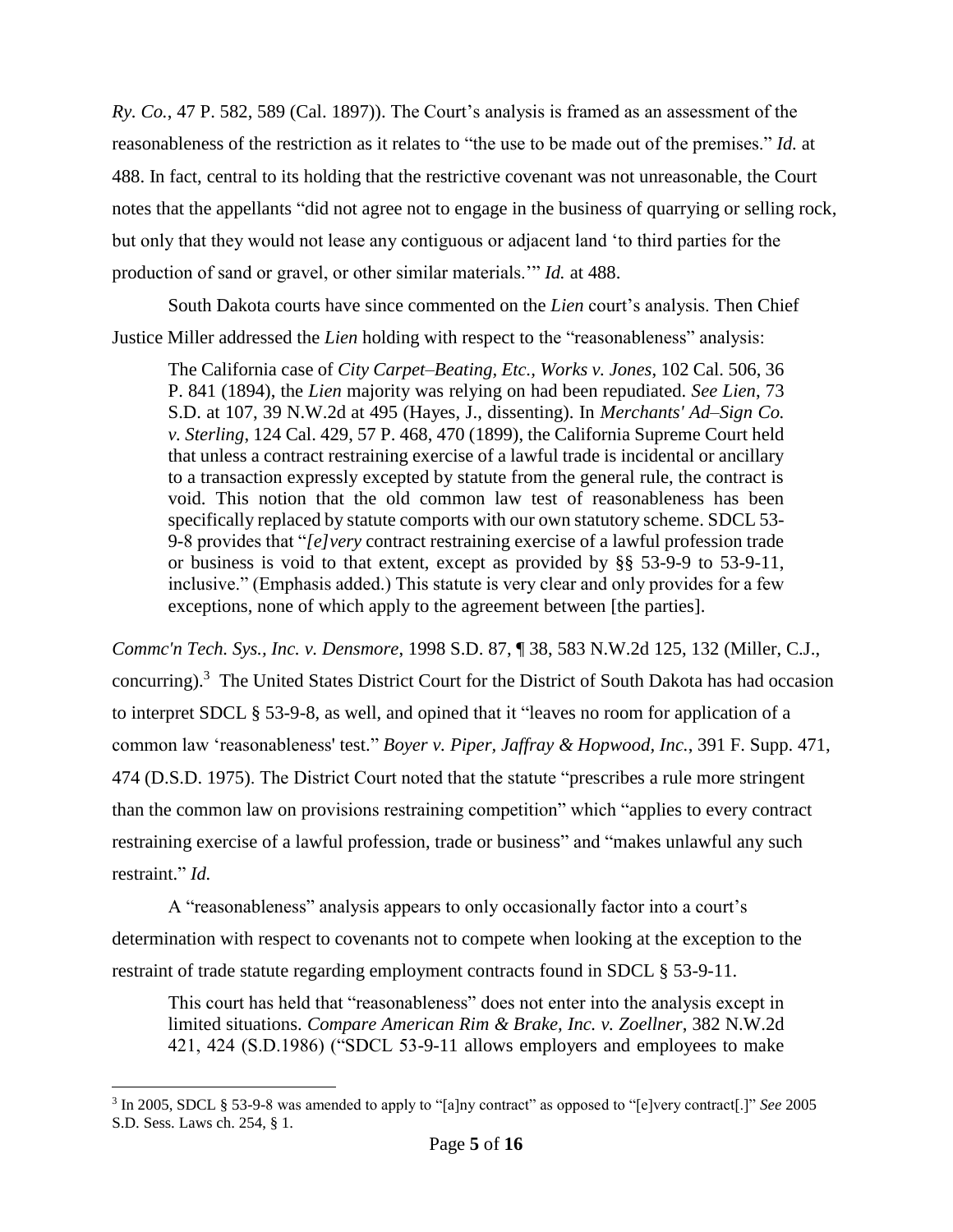exactly the kind of agreement entered into between American and defendants, without a further showing of reasonableness."), with *Central Monitoring Serv., Inc. v. Zakinski*, 1996 SD 116, ¶¶ 42-49, 553 N.W.2d 513, 519-21 (drawing a distinction between 1) employees who quit or who are fired for cause and 2) those who are fired through no fault of their own. As to the latter, the trial court must balance the competing interests of the former employee, the employer, and the public to determine whether the noncompete agreement is reasonable).

Here, there are at least two reasons for not requiring a "reasonableness" determination. First, there is no finding in the record regarding the circumstances of Ward's departure from Midcom. Second, the agreement was executed in conjunction with a stock repurchase agreement and is therefore subject to analysis under SDCL 53-9-9 (sale of good will), not SDCL 53-9-11 (employment contracts).

*Ward v. Midcom, Inc.*, 1998 S.D. 10, ¶ 15, n. 10, 575 N.W.2d 233, 239. Considering the foregoing, the Court will not read a "reasonableness" test into the unambiguous statutory language of SDCL § 53-9-8 and will then next consider the three-part test as set forth by the South Dakota Supreme Court in recent applications of the statute.

### b. *Whether the conduct concerns a lawful profession, trade, or business*

The first part of the test requires the court review whether "the conduct of the parties concern[s] a lawful profession, trade or business." *Aqreva*, 2020 S.D. 59, ¶ 25, 950 N.W.2d at 784 (internal citations omitted). There is no question, and both parties agree, that the conduct of the parties constitutes a "lawful profession, trade, or business." Plaintiff is a corporation; Defendants are all limited liability companies, conducting the business of the baseball teams, and the teams' respective owners. The conduct leading up to this dispute involved profit-making endeavors stemming from ticket and merchandise sales. The first test is met.

# c. *Whether there has been a material restraint upon exercising that lawful profession, trade, or business*

A court next reviews whether "there has been a material restraint upon exercising that lawful profession, trade or business." *Id.* Here, the agreement contains a material restraint on Defendants' lawful profession, trade, or business. By the terms of the affiliation agreement, "[n]either affiliate, nor its shareholders, partners . . . will . . . on their own account . . . own, operate, lease, franchise, conduct, engage in, be connected with, have any interest in or assist any person or entity in any capacity . . . in any professional or other baseball team . . . within a onehundred mile (100) radius of the Stadium in which the Affiliate plays its home games . . . without the express written consent of the League[.]" Plaintiff's Exhibit to Complaint, ex. B.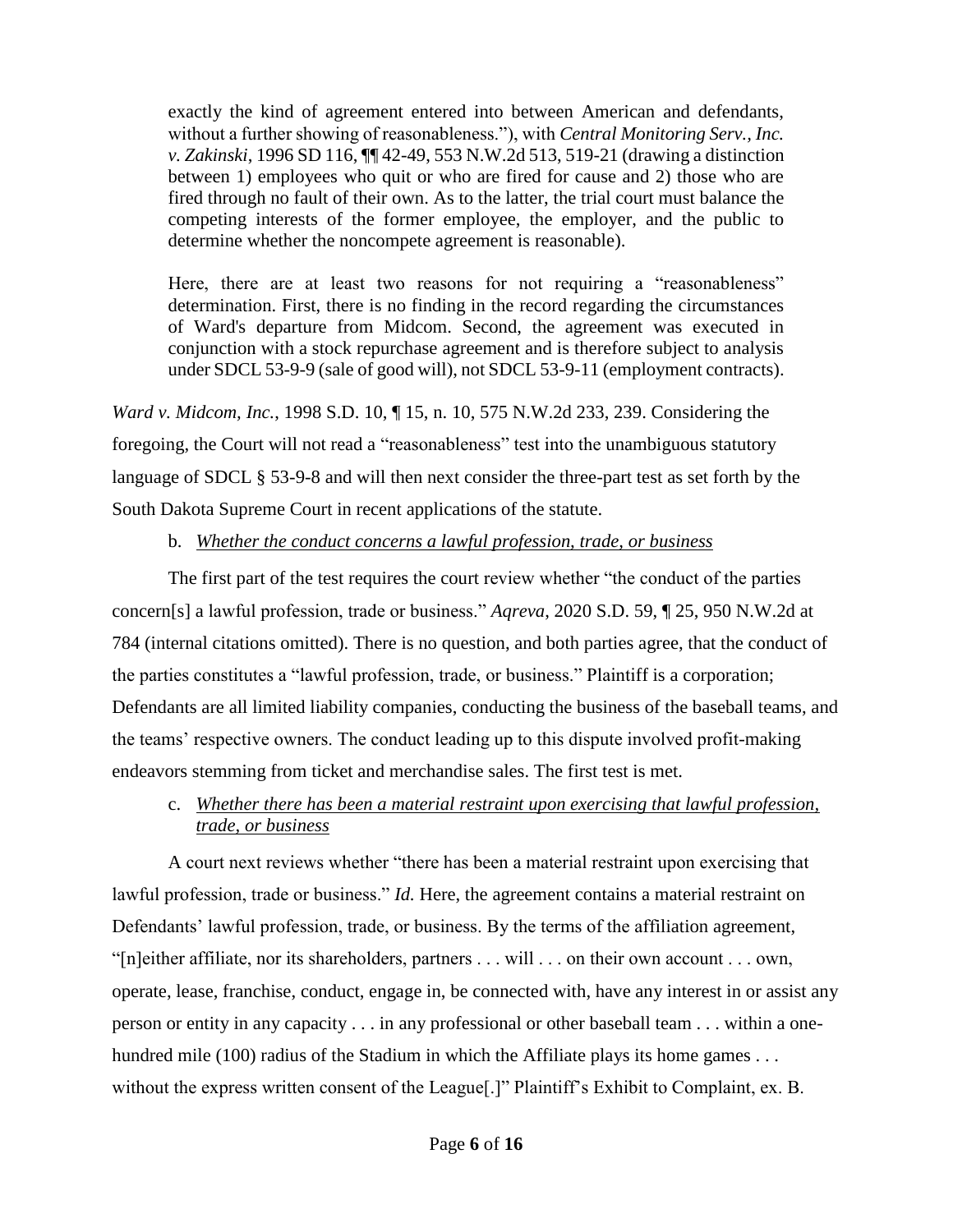As counsel for Defendants indicated at the hearing on the motion, many if not all the Affiliate teams subject to this provision operate in rather small communities across the northern Midwest which are often home to only a single suitable facility to host an amateur baseball game or league play. The provision broadly restrains any Affiliate from engaging in any capacity with any baseball team. Additionally, as all Defendant-Affiliates here have continued to pursue operating a baseball team within a league, the restraint contained in the Agreements would operate to effectively eliminate the ability of a Defendant-Affiliate to conduct its team's business where it is located. The second test is met.

### d. *Whether the provisions of the affiliate agreements fall under the "sale of good will" statutory exception to SDCL § 53-9-8*

Lastly, a court is to consider whether any statutory exceptions apply. *Aqreva*, 2020 S.D. 59, ¶ 25, 950 N.W.2d at 784 (internal citations omitted). The South Dakota Supreme Court has held that "the exceptions listed in SDCL 53-9-8 'must be construed narrowly so as to promote the prohibition against contracts in restraint of trade.'" *Densmore*, 1998 S.D. 87, ¶ 15, 583 N.W.2d at 128 ((citing *American Rim & Brake, Inc. v. Zoellner*, 382 N.W.2d 421, 424 (S.D. 1986)). In the alternative to their "reasonableness" argument with respect to the noncompetition clauses, Plaintiff argues that the noncompetition clauses are enforceable as part of a sale of good will under the statutory exception found in SDCL § 53-9-9. The South Dakota Code defines the good will of a business as "the expectation of continued public patronage, but it does not include a right to use the name of any person from whom it was acquired. The good will of a business is property, transferable like any other." *See* SDCL§ 43-35-6. SDCL § 53-9-9 allows a noncompete agreement when a person sells the good will of a business, and provides:

Any person who sells the good will of a business may agree with the buyer to refrain from carrying on a similar business within a specified county, city, or other specified area, as long as the buyer or person deriving title to the good will from the seller carries on a like business within the specified geographical area.

The agreements at issue do not contemplate a sale to Defendants, or Affiliates, as much as perhaps a fee arrangement. From the face of its complaint and through representations by its counsel at the hearing, Plaintiff does not assert that a sale of its business to any Defendant took place. Plaintiff asserts that it "is engaged in the development and promotion of summer collegiate baseball teams[.]" Even by the terms of the Agreement, the good will referenced is done so with respect to the "League Service Marks," which the Agreement explicitly maintains are solely and exclusive owned by the Expedition League, whereas the Affiliates are the owners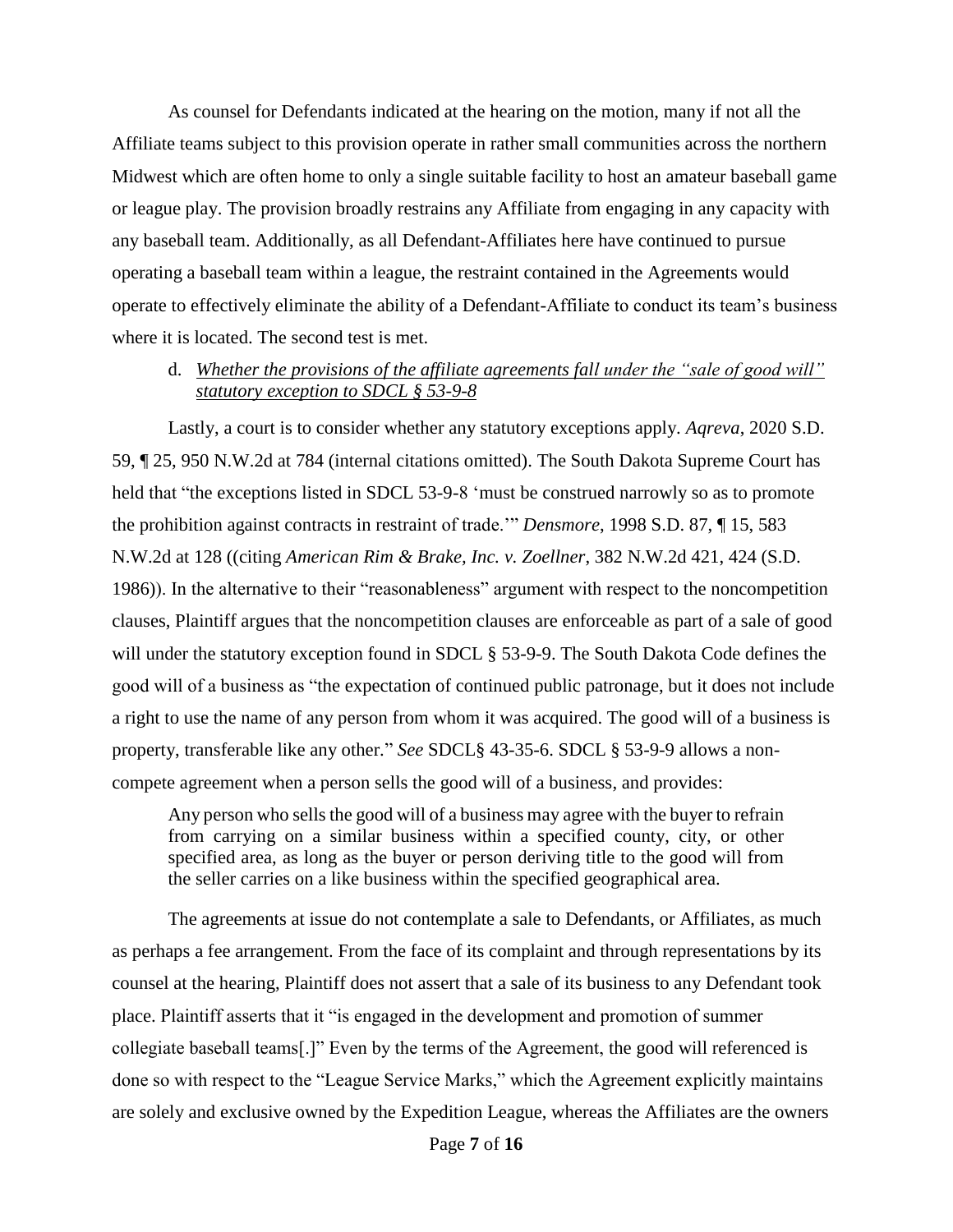of the "Affiliate Service Marks," subject to the League's licensing rights. "Affiliate shall not have or acquire rights in League Service Marks other than the right of use as provided herein. Affiliate shall have the right to use League Service Marks only in the manner prescribed, directed and approved by EL, on behalf of League." Affiliation Agreement, Plaintiff's Exhibit B. As such, there was not a "sale" of Plaintiff's business as much as there was a fee collected by them in exchange for Plaintiff's performance of certain activities such as scheduling and marketing baseball games. At most, this arrangement may tangentially implicate Plaintiff's "good will" by association, but even the Agreement negates any notion that its good will was sold. Even if a sale of good will had happened, the restraint is on the seller, not the buyer.

### e. *"Blue penciling" inapplicable where amending the invalid provision will not make it statutorily compliant*

At a hearing held on the matter, Plaintiff's counsel argued that were this Court to find the noncompete provision invalid as a matter of law, it may "blue pencil," or amend, the provision to make it statutorily compliant. The South Dakota Supreme Court has previously brought noncompetition agreements into compliance by partial enforcement. However, it has done so where the limitations of a contract in restraint of trade exceeded the scope permitted by statute, but where the contract otherwise complies with one of the statutory exceptions. *See, e.g.*, *Simpson v. C & R Supply, Inc.*, 1999 S.D. 117, ¶ 16, 598 N.W.2d 914, 920; *Ward*, 1998 S.D. 10, ¶ 17, 575 N.W.2d at 239; *Loescher v. Policky*, 84 S.D. 477, 481-82, 173 N.W.2d 50, 53 (1969).

It is believed that the rule for partial enforcement is the better rule and should be applied in any case in which nothing is wrong with the agreement except that the parties have agreed upon a restraint that is somewhat in excess of what protection of the good will requires.

*Ward*, 1998 S.D. 10, ¶ 14, 575 N.W.2d at 238 (quoting 6A Corbin on Contracts § 1388; *Igoe v. Atlas Ready-Mix, Inc.*, 134 N.W.2d 511, 518 (N.D. 1965)). Here, as discussed above, the noncompetition provision in the affiliate agreements does not comport with a statutory exception to South Dakota's rule invalidating restraints of trade. Therefore, the Court declines to "blue pencil" a provision which, if amended, would still not qualify under one of the exceptions to the restraint on trade statute.

#### f. *Conclusion*

Construing the pleadings in a light most favorable to the plaintiff, and accepting the allegations of fact as true, the counts pled in the complaint which rely upon the noncompetition provisions contravene the plain, unambiguous language of South Dakota's statute and the case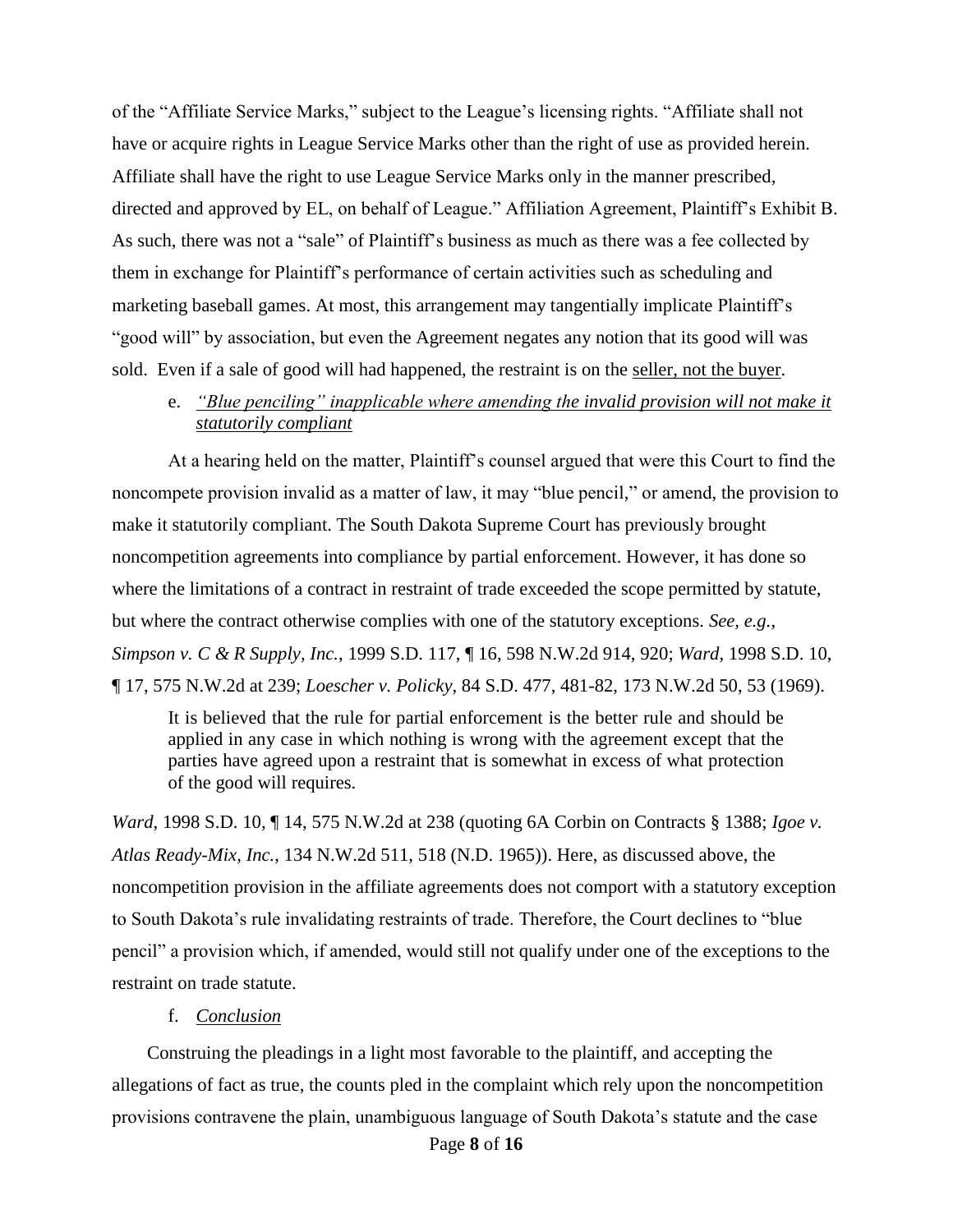law applying it. Claims arising, therefore, pursuant to the noncompetition agreements in Plaintiff's complaint do not have an adequate legal sufficiency and cannot proceed. Plaintiff's noncompete-related claims in Counts I, II, IV, V, VI, and VII, as to all Defendants, in its complaint are dismissed for failure to state a claim upon which relief can be granted.

# **III. Defendants' Motion to Dismiss individual defendants Chad Miller and Daniel Cyza**

Chad Miller and Daniel Cyza are co-owners of the Fremont Moo team, which is also owned by .402 Sport and Entertainment, LLC, and is organized in Nebraska. Plaintiff asserts that, although Miller and Cyza never signed the Agreement, they "began performing" the obligations set forth in the Affiliation Agreement by making two payments of \$15,000 each in accordance with the Affiliation Fee. Plaintiff alleges Miller and Cyza agreed to pay Plaintiff league dues and a percentage of revenue, which Plaintiff claims they have now wrongfully withheld in the amount of \$360,350.00. Plaintiff argues despite not signing the Agreement, Miller and Cyza have accepted its terms by their conduct. Miller and Cyza have moved to dismiss the claims made against them based on never having signed the Affiliation Agreement or any guaranty documents, and additionally for lack of personal jurisdiction. Unlike the other Affiliation Agreements, that which purports to belong to the Fremont Moo does not contain a "Personal Guarantee" provision.

#### a. *Personal jurisdiction*

Defendants Miller and Cyza argue they are not subject to personal jurisdiction in South Dakota on the basis that they did not sign the Agreement and Plaintiff has failed to plead either Defendant having sufficient minimum contacts with South Dakota. Plaintiff contends Defendants' conduct satisfies South Dakota's long-arm statute and that the agreement's forum selection clause provides this Court with personal jurisdiction over Miller and Cyza.

South Dakota courts must consider two questions to determine whether they possess "personal jurisdiction over a nonresident defendant." *Kustom Cycles, Inc. v. Bowyer*, 2014 S.D. 87, ¶ 9, 857 N.W.2d 401, 406. "The first inquiry is whether the legislature granted the court jurisdiction pursuant to South Dakota's Long Arm Statute . . ." *Id.* (quoting *Daktronics, Inc. v. LBW Tech Co., Inc.*, 2007 S.D. 80, ¶ 4, 737 N.W.2d 413, 416); *see also* SDCL § 15-7-2. "Second, the assertion of jurisdiction must 'comport with federal due process requirements.'" *Id.* (quoting *Daktronics*, 2007 S.D. 80, ¶ 4, 737 N.W.2d at 416). South Dakota's long-arm statute includes, among its subsections, the following bases for the assertion of personal jurisdiction: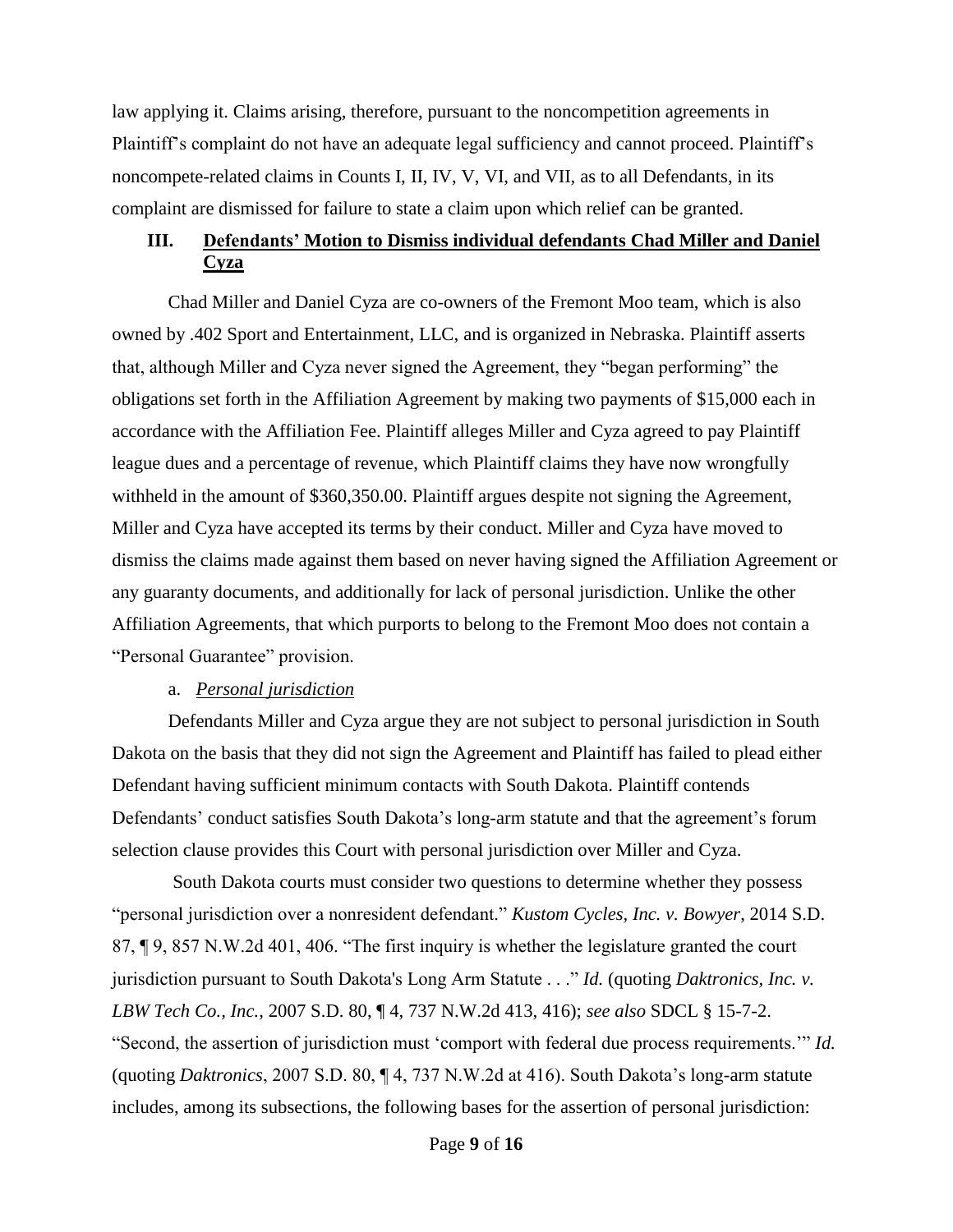(1) The transaction of any business within the state; (2) The commission of any act which results in accrual within this state of a tort action;  $\dots$  (5) Entering into a contract for services to be rendered . . . in this state by such person; . . . (10) Entering into negotiations with any person within the state with the apparent objective of contracting for services to be rendered or materials to be furnished in this state; (11) Commencing or participating in negotiations, mediation, arbitration, or litigation involving subject matter located in whole or in part within the state[.]

#### SDCL § 15-7-2.

In determining whether a non-resident defendant's actions provide sufficient minimum contacts to support the constitutional assertion of personal jurisdiction, the South Dakota Supreme Court has delineated the following three-part test:

First, the defendant must purposefully avail himself of the privilege of acting in the forum state, thus invoking the benefits and protections of its laws. Second, the cause of action must arise from [the] defendant's activities directed at the forum state. Finally, the acts of [the] defendant must have substantial connection with the forum state to make the exercise of jurisdiction over [the] defendant a reasonable one.

*Marschke v. Wratislaw*, 2007 S.D. 125, ¶ 15, 743 N.W.2d 402, 407 (quoting *Daktronics*, 2007 S.D. 80 ¶ 6, 737 N.W.2d at 417). Personal jurisdiction is appropriate "where the defendant 'deliberately' has engaged in significant activities within a State, or has created 'continuing obligations' between himself and residents of the forum[.]" *Kustom*, 2014 S.D. 87, ¶ 12, 857 N.W.2d at 408 (quoting *Burger King Corp. v. Rudzewicz*, 471 U.S. 462, 476 (1985)). Personal jurisdiction over a defendant does not vest in a forum simply because the defendant is party to a contract formed in the forum. *See Marschke*, 2007 S.D. 125, ¶ 16, 743 N.W.2d at 408 ("[T]he existence of a contract is not dispositive of the issue [of minimum contacts]."). However, "'even a single act can support jurisdiction' if it 'creates a "substantial connection"' with the forum.'" *Daktronics*, 2007 S.D. 80 ¶ 14, 737 N.W.2d at 419 (quoting *Burger King Corp. v. Rudzewicz*, 471 U.S. 462, 475 n. 18 (1985)).

Here, dismissal of these Defendants for want of jurisdiction at this juncture would be premature where Plaintiff has pleaded enough facts to find that a court of this state has personal jurisdiction over Miller and Cyza. Defendants, as owners of an Affiliate team, negotiated with, made payments to, and communicated with Plaintiff corporation headquartered in South Dakota. In addition, Defendants engaged in business which operated and played various baseball games in the forum state. Even outside the alleged contractual relationship, discussed below, Defendants' conduct running a business whose team played games pursuant to scheduling arrangements and promotion by Plaintiff indicate deliberate activity or continuing obligations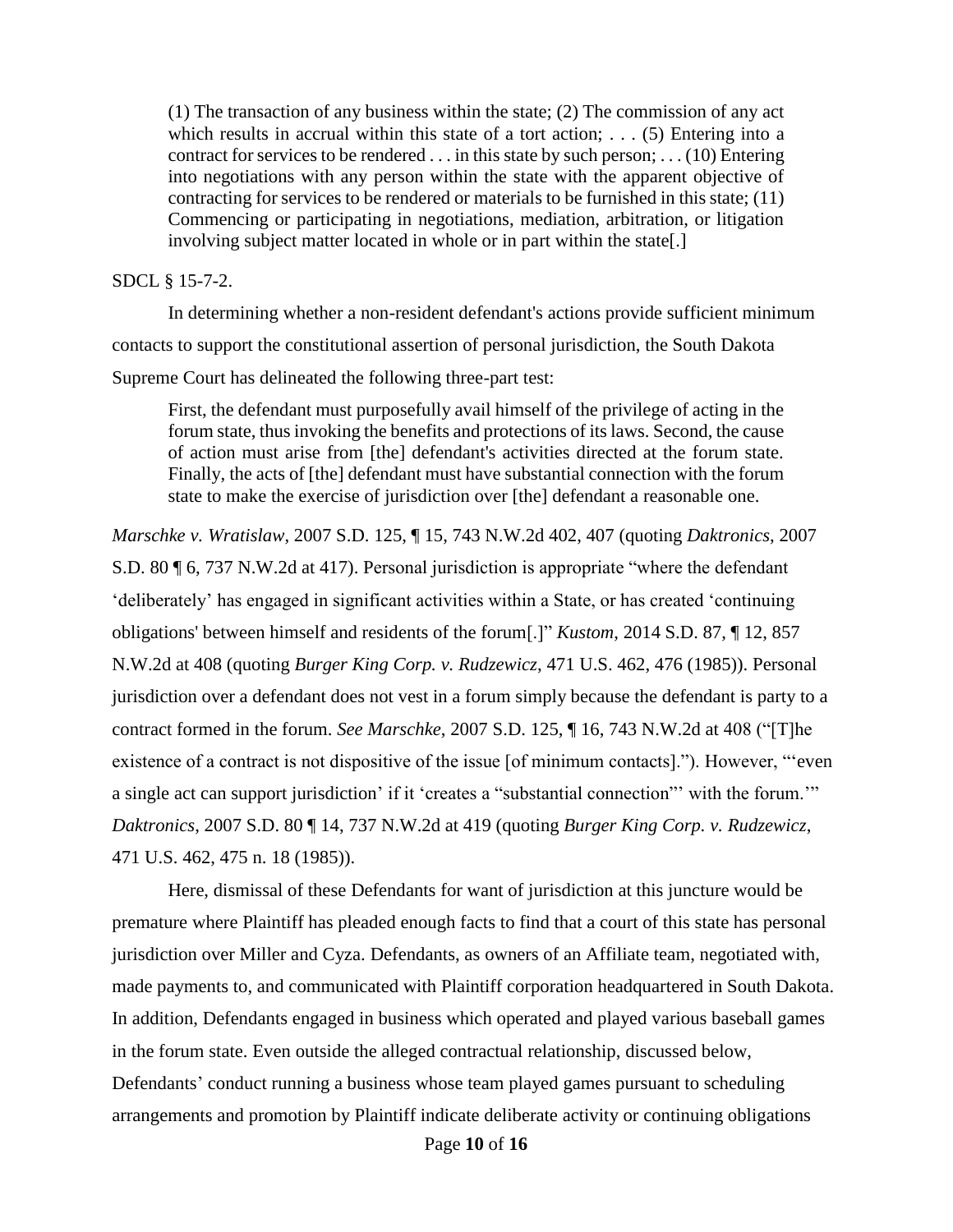between themselves and the forum state sufficiently so as to conclude that the assertion of jurisdiction does not offend "traditional notions of fair play and substantial justice." *Daktronics*, 2007 S.D. 80 ¶ 14, 737 N.W.2d at 419 (quoting *Int'l Shoe Co. v. Washington*, 326 U.S. 310, 316  $(1945)$ .

### b. *Breach of contract*

The question of whether a contract exists is a question of law for the court to decide. *Harvey v. Regional Health Network, Inc.*, 906 N.W.2d 382, 397 (S.D. 2018). A valid contract requires parties capable of contracting, their consent, a lawful object, and sufficient cause or consideration. *See* SDCL § 53-1-2. Consent of the parties must be free, mutual, and communicated to each other. *See* SDCL § 53-3-1. Mutual assent means there has been a meeting of the minds on all essential elements or terms in order to form a binding contract. *Winegeart v. Winegeart*, 910 N.W.2d 906 (S.D. 2018). Where an offer specifies that it may be accepted by doing a specified act, the contract becomes effective upon the performance of the act. *Sulzbach v. Town of Jefferson*, 155 N.W.2d 921, 923 (S.D. 1968); SDCL § 53-7-7. If an offer prescribes conditions concerning the offeree's communication of its acceptance, the offeror is not bound unless the offeree conforms to those conditions. SDCL § 53-7-5. Where an offer specifies the performance of certain acts in order to accept, any conduct which is not in conformity with the performance specified in the offer does not constitute acceptance. *Sulzbach*, 155 N.W.2d at 923; SDCL §§ 53-7-5, 53-7-7.

In this case, Paragraph 39 of the Agreement associated with Miller, Cyza, and the Fremont Moo, titled "Acceptance by EL" states "This Agreement shall be binding upon Affiliate at the time it is signed by Affiliate, and delivered to EL at its address set forth on the cover hereof. This Agreement shall not be binding upon EL until it is accepted in writing by the President of EL." Plaintiff's Exhibit D. Parties agree, and Plaintiff avers in its complaint, that neither Miller nor Cyza signed the Agreement. A duplicate signature page, that is an identical copy of the unsigned signature page of the Agreement, is signed by the Expedition League president Steven Wagner, and is appended to the Agreement. Plaintiff's Exhibit D. Regardless, Plaintiff sets forth in its pleadings, Miller and Cyza "accepted the benefits of the Affiliation Agreement" by operating the Fremont Moo team for three seasons within the Expedition League, making some of the required affiliate payments to Plaintiff, and attending the Annual Owners' Meeting in Rapid City in 2019 and 2020.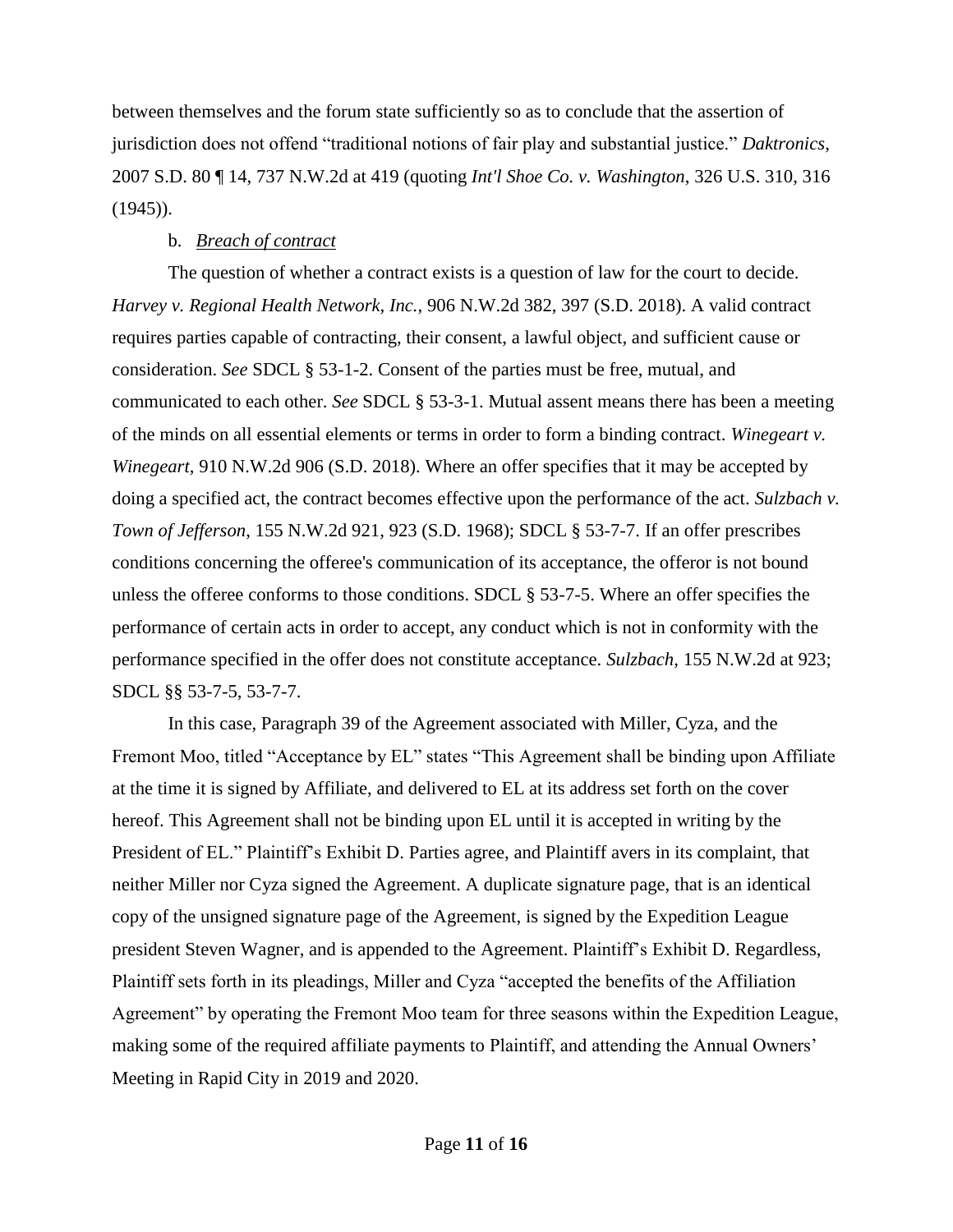Both parties agree that neither Miller nor Cyza signed the Affiliation Agreement. The agreement expressly defines as one of its terms that the Affiliate is not bound until they sign the contract. An express contract cannot have arisen according the terms of the agreement limiting acceptance to requiring Miller and Cyza's signatures.

Although the parties did not have an express contract, "[t]he absence of an express contract does not . . . foreclose the possibility of a contractual relationship, because the parties may, by their acts and conduct, create an implied contract." *Jurrens v. Lorenz Mfg. Co. of Benson, Minn.*, 578 N.W.2d 151, 154 (S.D. 1998). The South Dakota Supreme Court has held that

A contract is implied in fact where the intention as to it is not manifested by direct or explicit words by the parties, but is to be gathered by implication or proper deduction from the conduct of the parties, language used, or acts done by them, or other pertinent circumstances attending the transaction.

*Weller v. Spring Creek Resort, Inc.*, 477 N.W.2d 839, 841 (S.D. 1991) (quoting *Mahan v. Mahan*, 121 N.W.2d 367, 369 (S.D. 1963)). "[T]he totality of the parties' conduct [is examined] to learn whether an implied contract can be found." *In re Regennitter*, 589 N.W.2d 920, 924 (S.D. 1999). The "'facts are viewed objectively and if a party voluntarily indulges in conduct reasonably indicating assent he may be bound even though his conduct does not truly express the state of his mind.'" *Id.* (quoting *Federal Land bank of Omaha v. Houck*, 4 N.W.2d 213, 219-20 (S.D. 1942)). And unlike the existence of an express contract which is a question of law, "'[t]he existence and governing terms of an implied contract present questions of fact to be decided by a jury.'" *Holland v. FEM Elec. Ass'n, Inc.*, 637 N.W.2d 717, 719 (S.D. 2001) (quoting *Jurrens*, 578 N.W.2d at 154).

Despite not pleading the existence of an implied in law contract, under the motion to dismiss standard a court is to "determine if the allegations provide for relief on any possible theory." *Fodness*, 2020 S.D. 43, ¶ 10, 947 N.W.2d at 624. Plaintiff alleges in its complaint that Miller and Cyza, as owners of the Fremont Moo team, made certain payments to Plaintiff, ostensibly as dues owed for multiple seasons of participation in the league. In their assertions regarding an agreement with Plaintiff to remove a guaranty provision from their agreement, Miller and Cyza evince in their responsive pleadings some level of contractual negotiation having taken place.

Page **12** of **16** In adhering to the deference to be given to the pleadings under such a standard, sufficient allegations of conduct are pleaded so that an implied contract cause of action may exist for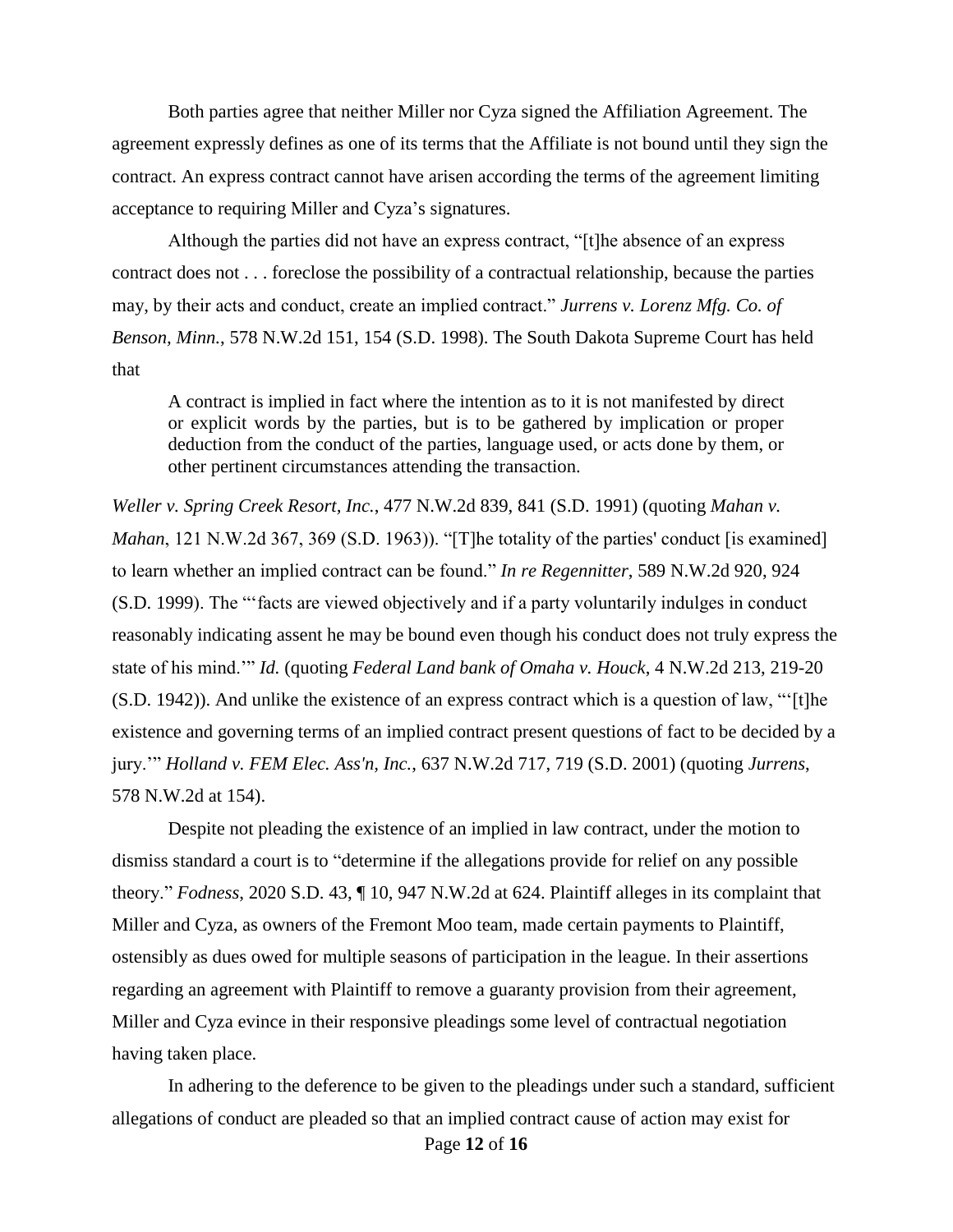appropriate resolution by trial or summary judgment proceeding. Plaintiff has pleaded facts constituting a statement of circumstances, occurrences, and events that would support claims of breach of contract. Miller and Cyza's alleged acceptance of a benefit under the agreement by their conduct and their alleged failure to pay dues owed under the contract, if proven to be true, could constitute a breach of implied contract. *See Gul v. Ctr. for Family Med.*, 2009 S.D. 12, ¶ 10, 762 N.W.2d 629, 633 (stating the "elements that must be met in a breach of contract claim are: (1) an enforceable promise; (2) a breach of the promise; and (3) resulting damage."); *see also Weller*, 477 N.W.2d at 841-42.

#### c. *Breach of Guaranty*

"A guaranty is a promise to answer for the debt, default, or miscarriage of another person." SDCL § 56-1-1. To be valid and enforceable, a guaranty must be in writing and signed by the guarantor. SDCL § 56-1-4. Exceptions to the writing requirement are list in SDCL §§ 56- 1-5 to 56-1-9, inclusive. Plaintiff has cited to the exception in SDCL § 56-1-5 which provides the following:

A promise to answer for the obligation of another is deemed an original obligation of the promiser and need not be in writing where the promise is made by one who has received property of another upon an undertaking to apply it pursuant to such promise, or by one who has received a discharge from an obligation in whole or in part in consideration of such promise.

A guaranty is a contract on the part of one person which is collateral to the principal obligation of another. *Robbins & Stearns Lumber Co. v. Thatcher*, 453 N.W.2d 613, 615 (S.D. 1990). "The liability of a guarantor will not be enlarged beyond the plain and certain import of the guaranty contract and any ambiguous or uncertain terms in a guaranty will be interpreted most strictly against the party who prepared it." *Id.* Because there is no enforceable express contract between Plaintiff and Miller or Cyza, there can be no valid and enforceable guaranty pursuant to the express agreement. Not only was the guaranty provision specifically removed from the Fremont Affiliate Agreement pursuant to the parties negotiations, but Plaintiff also fails to assert in its pleadings how the exception to the writing requirement found in SDCL § 56-1-5 applies to Miller and Cyza. No facts are plead which would substantiate a claim under a breach of guaranty claim, therefore Defendant's motion to dismiss in that regard must be granted.

### d. *Conclusion*

For the reasons above, Defendants' Motion to Dismiss as Individual Defendants, Chad Miller and Daniel Cyza, is denied in part, and granted in part. The motion to dismiss for lack of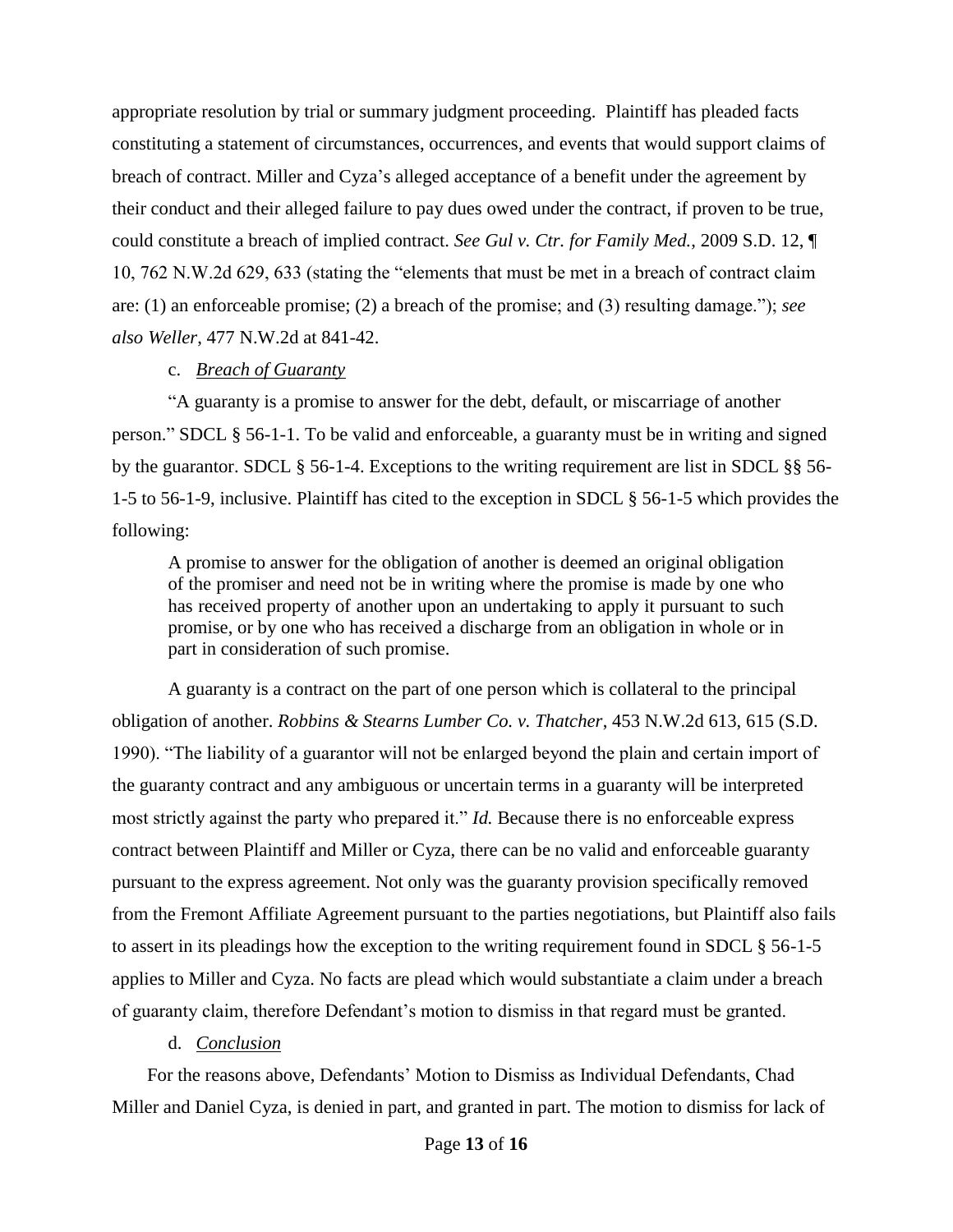personal jurisdiction is denied; the motion to dismiss for failure to state claim upon which relief can be granted with respect to the breach of contract claim is denied; the motion to dismiss with respect to the breach of guaranty is granted.

# **IV. Claims against Scott Galusha**

The Court was informed at the May 12, 2022, hearing that both parties consented to the dismissal of Scott Galusha. Defendant Galusha's Motion to Dismiss all claims against him is therefore granted with prejudice.

# **V. Injunctive relief sought by Plaintiff**

# a. *Temporary restraining order*

By statute, a temporary injunction may be either a temporary restraining order or a preliminary injunction. *See* SDCL § 21-8-1. "'The recognized purpose of a temporary restraining order is to suspend proceedings until the court can determine whether an injunction should issue.'" *Long Prairie Packing Co. v. United Nat. Bank, Sioux Falls*, 338 N.W.2d 838, 841 (S.D. 1983) (quoting *Golden v. Oahe Enterprises, Inc.*, 240 N.W.2d 102, 111 (S.D. 1976)). "When the motion comes on for hearing the party who obtained the temporary restraining order shall proceed with the application for a preliminary injunction and, if he does not do so, the court shall dissolve the temporary restraining order." SDCL § 15-6-65(b). "In other words, its office is merely to preserve the status quo until there can be a hearing upon the question of whether or not to grant an injunction–such order does not rise to the dignity of an injunction." *Beers v. City of Watertown*, 176 N.W. 149, 150 (S.D. 1920) (discussing temporary restraining orders). For these reasons, a temporary restraining order in this matter is inapposite and Plaintiff's motion therefor is denied.

# b. *Preliminary injunction*

"Several guiding factors assist courts in deciding whether to grant or deny injunctive relief." *New Leaf, LLC v. FD Dev. of Black Hawk LLC*, 2010 S.D. 100, ¶ 15, 793 N.W.2d 32, 35. Those factors include:

(1) Did the party to be enjoined cause the damage? (2) Would irreparable harm result without the injunction because of lack of an adequate and complete remedy at law? (3) Is the party to be enjoined acting in bad faith or is the injury-causing behavior an innocent mistake? (4) In balancing the equities, is the hardship to be suffered by the enjoined party . . . disproportionate to the . . . benefit to be gained by the injured party?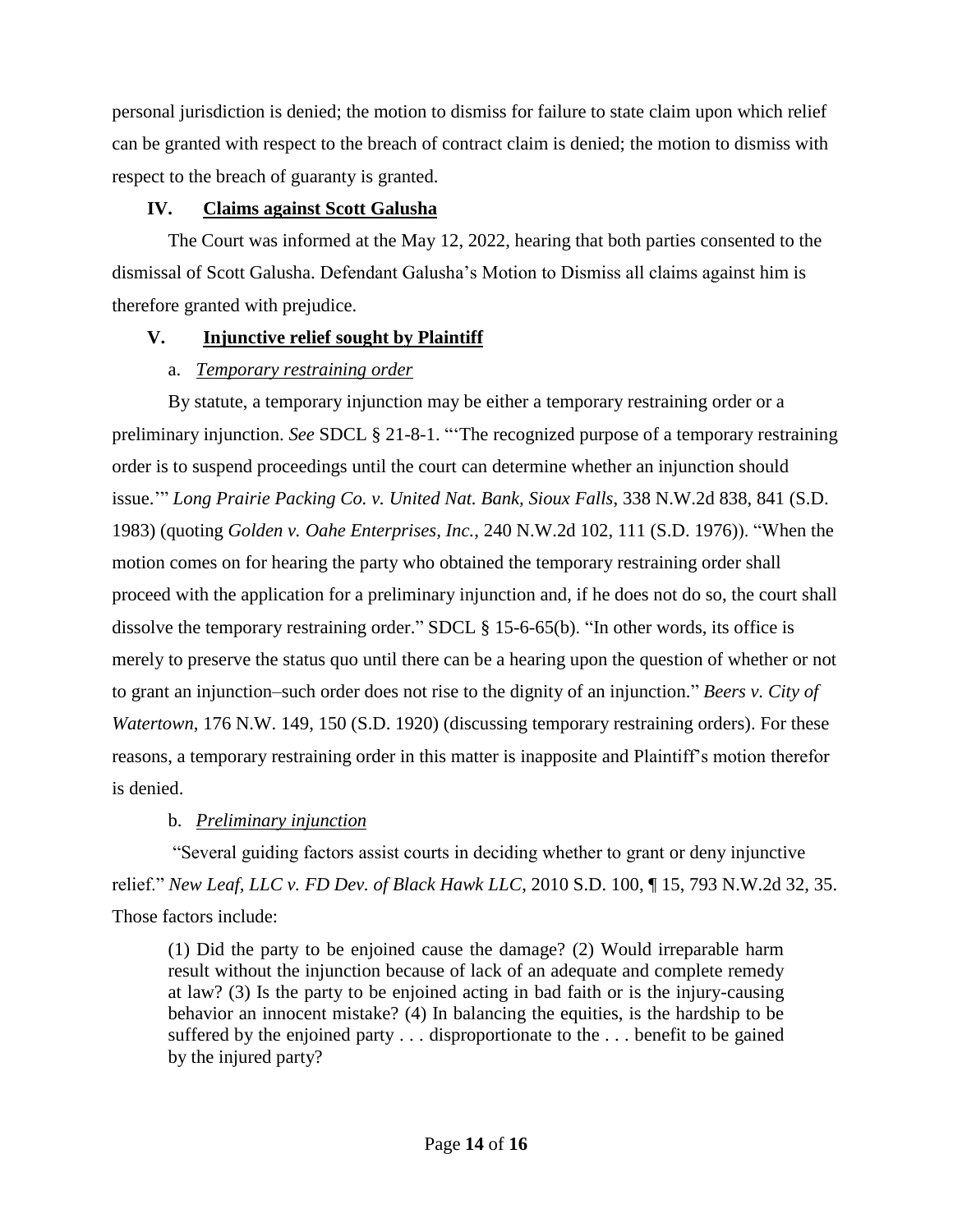*Id.* (quoting *Knodel v. Kassel Twp.*, 1998 S.D. 73, ¶ 9, 581 N.W.2d 504, 507). Whether a preliminary injunction should be granted involves consideration of "(1) the threat of irreparable harm to the movant; (2) the state of the balance between this harm and the injury that granting the injunction will inflict on other parties litigant; (3) the probability that movant will succeed on the merits; and (4) the public interest." *Dacy v. Gors*, 471 N.W.2d 576, 579 (S.D. 1991) (quoting *Dataphase Sys., Inc. v. CL Sys., Inc.*, 640 F.2d 109, 113 (8th Cir. 1981)).

The likelihood that plaintiff ultimately will prevail is meaningless in isolation. In every case, it must be examined in the context of the relative injuries to the parties and the public. If the chance of irreparable injury to the movant should relief be denied is outweighed by the likely injury to other parties litigant should the injunction be granted, the moving party faces a heavy burden of demonstrating that he is likely to prevail on the merits. Conversely, where the movant has raised a substantial question and the equities are otherwise strongly in his favor, the showing of success on the merits can be less.

#### *Dataphase*, 640 F.2d at 113.

Further, "[a] suit for injunction is inherently an equitable action." *Knodel*, 1998 S.D. 73, ¶ 8, 581 N.W.2d at 507. "A party seeking equity in the court must do equity, including entering the court with clean hands." *Id.* (quoting *Talley v. Talley*, 1997 S.D. 88, ¶ 29, 566 N.W.2d 846, 852). "An essential element to equitable relief is the lack of an adequate remedy at law." *Id.*  Thus, to obtain a preliminary injunction, the movant must show a likelihood of success on the merits. *Dacy*, 471 N.W.2d at 579.

Plaintiff requests Defendants be enjoined from using Defendants' team marks, symbols, names, and logos that Plaintiff claims are associated with the Expedition League, and to be further enjoined from competing with the Expedition League "in violation of their contracts." Plaintiff asserts it will be irreparably harmed by Defendants' playing in another league and by using the same logos in the new league, which Plaintiff cites as going against the Affiliation Agreements. Plaintiff also cites to *Raven Indus. v. Lee* for the proposition that "the use of secret, confidential, or proprietary information results in irreparable harm as long as defendants continue to use such information." Plaintiff's Brief, p. 8 (citing *Raven Indus. v. Lee*, 783 N.W.2d 844, 852 (S.D. 2010).

Plaintiff's motion for a preliminary injunction fails, at minimum, to show a likelihood of success on the merits. Plaintiff's argument that the Court issue a preliminary injunction on the basis of the noncompete provisions lacks merit where the noncompete provisions are unenforceable under South Dakota law. Plaintiff has additionally failed to demonstrate how